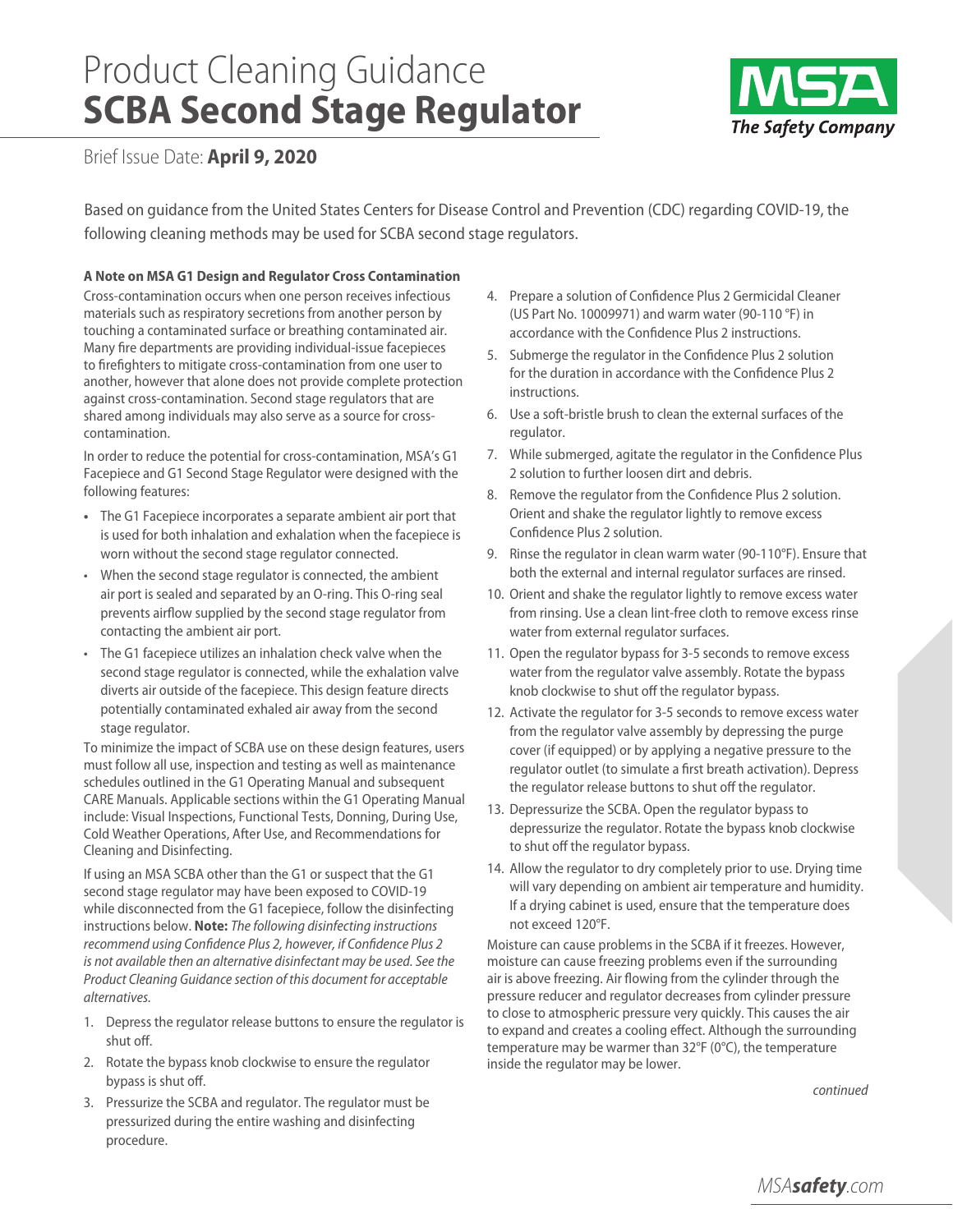# **WARNING!** !

- Before going into a hazardous environment, make sure there is no water, moisture, or dampness on or in any of the SCBA components. Any moisture on or in the SCBA components can freeze and result in a malfunction of the SCBA. Make sure all components operate correctly.
- Before going into a hazardous environment, make sure there is no water or ice on the inner surfaces and components of the regulator, regulator buttons, and bypass valve. Make sure the buttons and bypass valve operate correctly.
- Do NOT use a regulator that has water contamination on the inner surfaces or components. Remove the regulator from service and dry all surfaces and components fully. Make sure all regulator components are fully dry before returning the regulator to service.

## **Failure to obey these warnings can result in serious personal injury or death.**

#### **Routine Cleaning**

Before using a disinfectant, conduct routine cleaning in accordance with the user manual to remove dirt and other contaminants.

#### **Product Cleaning Guidance**

- For COVID-19, CDC recommends the use of cleaning products with EPA-approved emerging viral pathogens claims. CDC refers to List N on the EPA website (*https://www.epa.gov/pesticideregistration/list-n-disinfectants-use-against-sars-cov-2*) for EPA-registered disinfectants that meet this guidance.
- MSA's Confidence Plus 2 cleaner is included on List N based on its EPA Reg. No., which begins with 47371-130. The active ingredients in Confidence Plus 2 are quaternary ammonium compounds, which are compatible with MSA's products.
- Other disinfectants on EPA List N may be used if they have an EPA Reg. No. starting with 47371-129, 47371-130, 47371-131, or 47371-192. Note that EPA's List N is organized by EPA Reg. No. and does not identify every qualifying product by name. The American Chemistry Council's Center for Biocide Chemistries maintains a list of products that meet EPA's criteria for COVID-19 (*https://www.americanchemistry.com/Novel-Coronavirus-Fighting-Products-List.pdf*).
- In Canada, products from Health Canada's list of disinfectants for use against COVID-19 may be used if they have an equivalent composition (*https://www.canada.ca/en/health-canada/ services/drugs-health-products/disinfectants/covid-19/list.html*).
- In European markets where Confidence Plus 2 or other EPAregistered disinfectants may not be available, alternative cleaning products that are water-based and have equivalent

concentrations of quaternary ammonium compounds include EW80 mat disinfectant, Ecolab Incidin Rapid, and Ecolab Sekumatic FDR.

- It is important to follow the cleaning product manufacturer's instructions, including contact time to achieve disinfection. EPA List N also provides guidance on contact time.
- After using disinfectants it is recommended that you fully rinse the product to eliminate any residue that may impact the product over time.

## **Caution Regarding Use of Other Chemicals with MSA Respiratory Products**

• The CDC has provided guidance on disinfection using a solution of 2% bleach in water (*https://www.cdc.gov/coronavirus/2019 ncov/ prevent-getting-sick/cleaning-disinfection.html*) and the EPA's List N includes a variety of other cleaning products, many of which have different active ingredients than Confidence Plus 2 (e.g., free chlorine, sodium or potassium hypochlorite, chlorine dioxide, peroxides, etc.). Such products may be used to disinfect MSA respiratory protection products if no other cleaning products are available that meet the criteria identified in this memo. Users are cautioned, however, that repeated longerterm use of these solutions may degrade some components of MSA products. Users must maintain stringent pre-use inspection procedures as outlined in the user manual to ensure the continued integrity of the products following repeated use of these solutions.

#### **Please Note**

MSA relies on the expertise of CDC, EPA, and the other cited authorities, and has not evaluated the effectiveness of these cleaning agents against COVID-19. To the extent the guidance in this Bulletin may go beyond the information in your user manual, it applies only in the context of the COVID-19 public health emergency.

Personal protective equipment (PPE) provides limited protection and may help to reduce exposure to biological agents and the risk of viral infection but **IMPORTANTLY IT DOES NOT ELIMINATE** the risk of exposure, infection, illness, or death, including with respect to SARS-CoV-2/COVID-19. MSA does not warrant the efficacy of any of its PPE products, or of the information or products in this Bulletin, in preventing the spread and/or contraction of coronaviruses. It is your responsibility to determine what cleaning products and methods are suitable for your intended use and consistent with guidelines from your employer and the relevant health authorities. MSA disclaims liability for any loss or damage arising from any information contained herein, whether direct, indirect, special, incidental or consequential, regardless of the legal or equitable theory asserted, including warranty, contract, negligence or strict liability.

*continued*